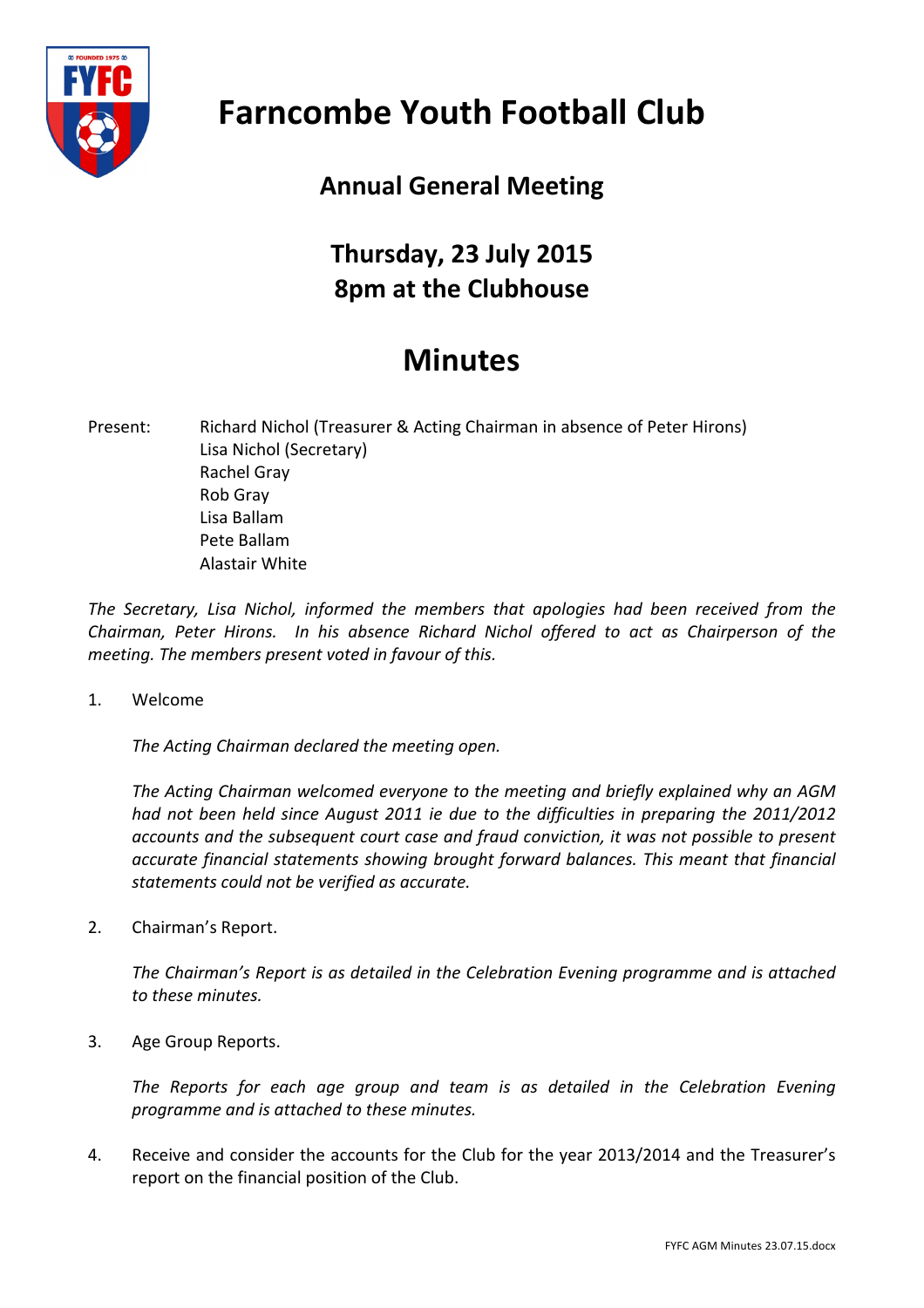*A copy of the accounts for the Club for 2013/2014 are attached to these minutes and the Treasurer's report on the financial position of the Club was as detailed in the Celebration* Evening programme. The 2013/2014 accounts, as presented, were approved unanimously by *the members.*

5. To elect Officers and other members of the Committee and appoint or remove Honorary Vice-Presidents.

The Acting Chairman asked those present if any wished to be considered for any Officer post. In the absence of any volunteers coming forward at the meeting, the following Officers were *proposed and appointed for the 2015/2016 season.*

|                                  | Proposed by        | Seconded by           | by<br>Vote<br>those |
|----------------------------------|--------------------|-----------------------|---------------------|
|                                  |                    |                       | present             |
| Chairman:                        | <b>Rob Gray</b>    | <b>Richard Nichol</b> | Approved            |
| <b>Peter Hirons</b>              |                    |                       | unanimously         |
| Treasurer:                       | <b>Rachel Gray</b> | Pete Ballam           | Approved            |
| <b>Richard Nichol</b>            |                    |                       | unanimously         |
| Secretary:                       | Pete Ballam        | <b>Rob Gray</b>       | Approved            |
| Lisa Nichol                      |                    |                       | unanimously         |
| Club Welfare Officer:            | Lisa Nichol        | Lisa Ballam           | Approved            |
| Rachel Gray                      |                    |                       | unanimously         |
| <b>Membership Secretary:</b>     | Rachel Gray        | Pete Ballam           | Approved            |
| <b>Lisa &amp; Richard Nichol</b> |                    |                       | unanimously         |
| Development Officers:            |                    |                       | Approved            |
| Facilities - Rob Gray            | Lisa Nichol        | Lisa Ballam           | unanimously         |
| Football - Dave Walker           | Lisa Nichol        | <b>Rachel Gray</b>    |                     |
| Commercial Officer:              | <b>VACANT</b>      |                       |                     |
|                                  |                    |                       |                     |
| <b>Fundraising Officer:</b>      | VACANT             |                       |                     |
|                                  |                    |                       |                     |

It was also agreed that the following new Officers will become members of the Committee *for the 2015/2016 season and these Officer roles will be adopted into the Club's Constitution going forward.*

|                   | Proposed by | Seconded by        | those<br>Vote<br>bv |
|-------------------|-------------|--------------------|---------------------|
|                   |             |                    | present             |
| Catering Officer: | Lisa Nichol | <b>Rachel Gray</b> | Approved            |
| Lisa Ballam       |             |                    | unanimously         |
| Grounds Officer:  | Lisa Nichol | <b>Rob Gray</b>    | Approved            |
| Pete Ballam       |             |                    | unanimously         |

6. To remove and elect the Accountants and the Trustees or to confirm that they remain in office.

The Accountants were proposed and appointed as follows:

|  |  | bν<br>.<br>.<br>.<br>. | bv<br>. പ<br>960°،<br>onnei | vote | bν | :hosu |
|--|--|------------------------|-----------------------------|------|----|-------|
|--|--|------------------------|-----------------------------|------|----|-------|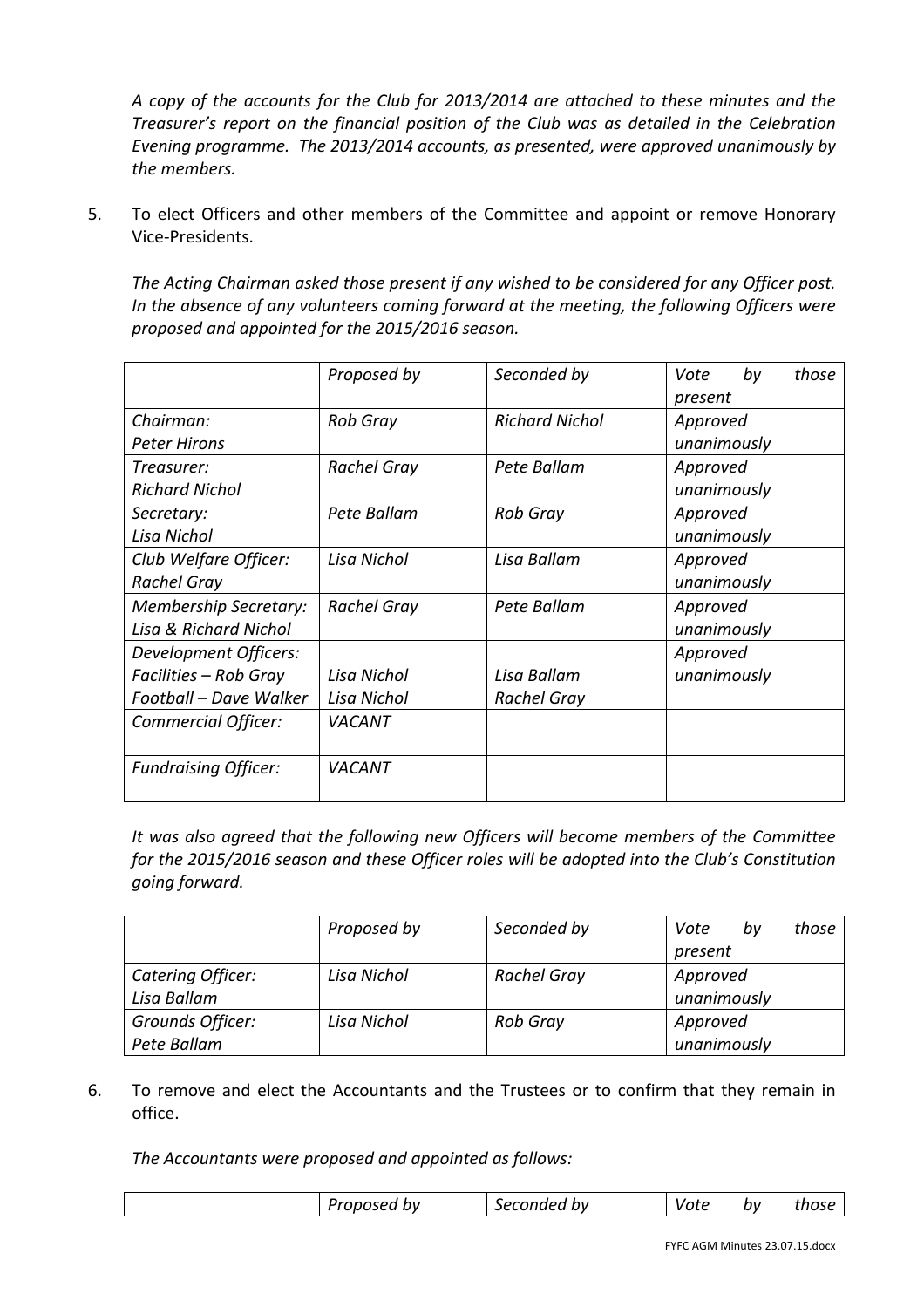|                |                       |          | present     |
|----------------|-----------------------|----------|-------------|
| Accountants:   | <b>Richard Nichol</b> | Rob Gray | Approved    |
| Wylde & Co Ltd |                       |          | unanimously |

The Trustees remain unchanged, namely Michael More-Molyneux, Steven Cosser, Roger *Marriott and Douglas May.* 

7. To determine the annual subscription for the Associate Members and the seasonal subscriptions and match fees for Playing Members

The annual subscription for Associate Members for 2015/2016 was proposed and agreed as *follows.*

|               | Proposed by | Seconded by | Vote        | bv | those |
|---------------|-------------|-------------|-------------|----|-------|
|               |             |             | present     |    |       |
| £1 per season | Lisa Nichol | Rachel Gray | Approved    |    |       |
|               |             |             | unanimously |    |       |

*The seasonal subscription (ie membership fee) for Playing Members for 2015/2016 was proposed agreed as follows. These are unchanged from 2014/2015.*

|                         | Proposed by | Seconded by | Vote<br>those<br>by |
|-------------------------|-------------|-------------|---------------------|
|                         |             |             | present             |
| First player in family: | Lisa Nichol | Pete Ballam | Approved            |
| £100                    |             |             | unanimously         |
| in<br>Second<br>player  | Lisa Nichol | Pete Ballam | Approved            |
| family:                 |             |             | unanimously         |
| £80                     |             |             |                     |
| Third player in family: | Lisa Nichol | Pete Ballam | Approved            |
| £40                     |             |             | unanimously         |
| Fourth and subsequent   | Lisa Nichol | Pete Ballam | Approved            |
| player in family:       |             |             | unanimously         |
| £10 per player          |             |             |                     |

*(For the sake of clarity, a 'Family' is defined as two or more players sharing the same residential address.)* 

Player match fees for 2015/2016 were proposed and agreed as follows for HOME matches only. No fees will be payable for taking part in away matches for 2015/2016. Those present were reminded that match fees are reviewed each year and therefore may be reintroduced in *the future.*

|                        | Proposed by     | Seconded by | Vote<br>bv  | those |
|------------------------|-----------------|-------------|-------------|-------|
|                        |                 |             | present     |       |
| Under 7s to Under 11s: | <b>Rob Gray</b> | Lisa Nichol | Approved    |       |
| £2.50 per HOME match   |                 |             | unanimously |       |
| Under 12s and above:   | <b>Rob Gray</b> | Lisa Nichol | Approved    |       |
| £3.00 per HOME match   |                 |             | unanimously |       |